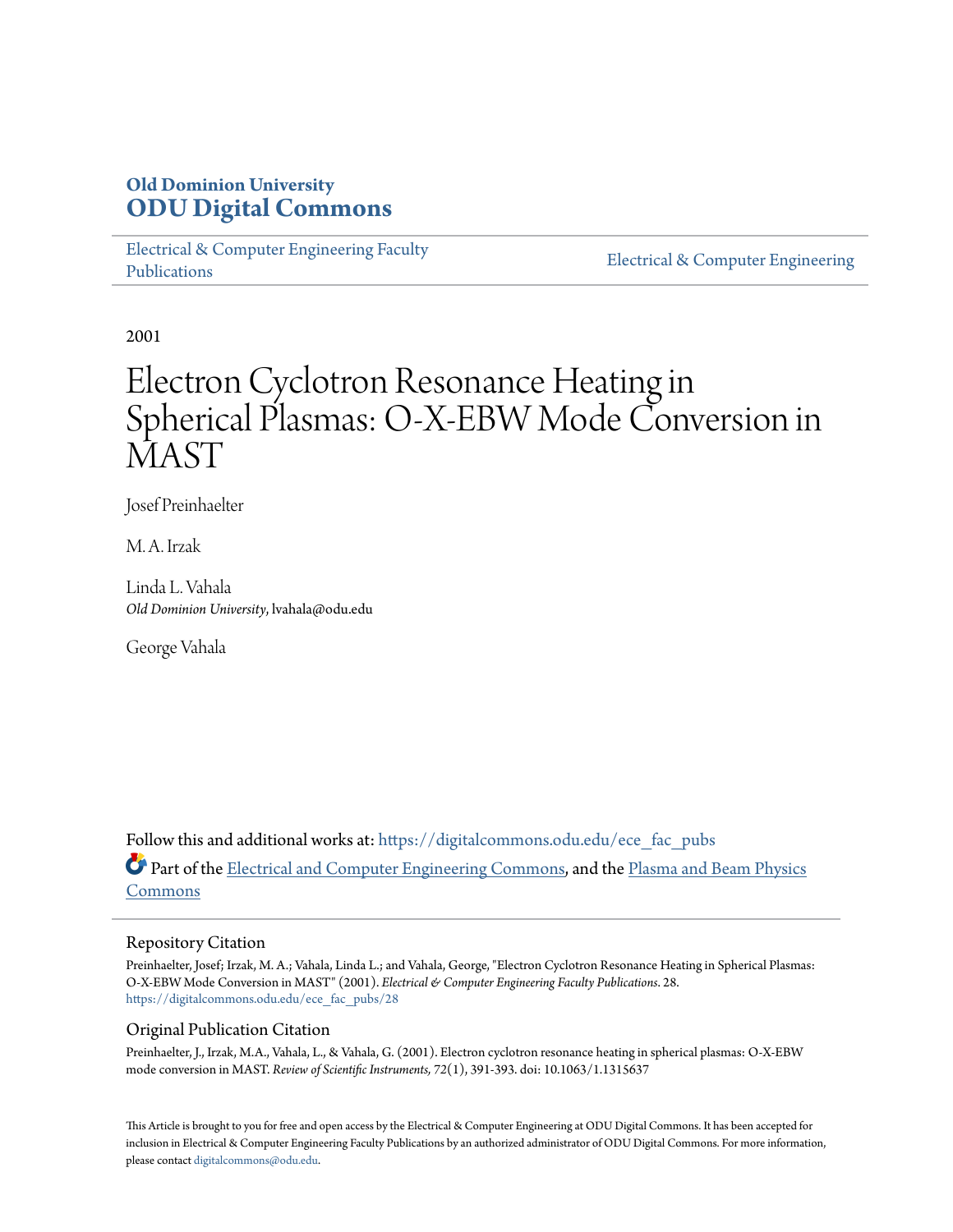# **Electron cyclotron resonance heating in spherical plasmas: O–X–EBW mode conversion in MAST**

J. Preinhaelter<sup>a)</sup>

*Institute of Plasma Physics, 182 21 Prague 8, Czech Republic*

M. A. Irzak *Ioffe Physico-Technical Institute, St. Petersburg, Russia*

L. Vahala *Old Dominion University, Norfolk, Virginia 23529*

G. Vahala *College of William and Mary, Williamsburg, Virginia 23188*

(Presented on 19 June 2000)

Using a full wave solution, the  $O-X-EBW$  mode conversion is examined for density and magnetic profiles in MAST. The effects of magnetic shear and the sharp density pedestal for H-mode operation are considered with an eye to understanding both electron cyclotron emission (ECE) and electron cyclotron resonance heating (ECRH). © 2001 American Institute of Physics.  $[$ DOI: 10.1063/1.1315637 $]$ 

#### **I. INTRODUCTION**

While electron cyclotron resonance heating (ECRH) has proven to be a highly efficient heating scheme in standard tokamaks, considerable work is still needed to examine its efficiency in spherical plasmas like Mega-Ampere Spherical Tokamak (MAST) or National Spherical Torus Experiment (NSTX). It has been shown<sup>1</sup> that a 60 GHz linearly polarized X-mode, launched radially in at the midplane from the lowfield side will penetrate into the core of a MAST plasma, provided the density  $n < 2.5 \times 10^{13}$  cm<sup>-3</sup>. The power is resonantly absorbed in the second and third electron cyclotron harmonic regions. However, for overdense plasmas, this straightforward approach fails since the rf power will be reflected at the cutoff before reaching the resonant regions and being absorbed in the plasma core.

Now the electron cyclotron emission is widely used as a rf diagnostic in standard tokamaks and stellerators. However, because of the very low magnetic field and high plasma density in spherical plasmas, the topology of plasma cutoffs and resonances makes (see Fig. 1) the interpretation of conventional electron cyclotron emission (ECE) measurements more difficult.<sup>2</sup>

Both these complimentary problems can be resolved if one considers the linear mode conversion of an obliquely incident O mode into an X mode at the plasma resonance and which will subsequently convert to an electron Bernstein wave  $(EBW)$  at the upper hybrid resonance  $(UHR)$ .

Our power estimates for absorption/emission are based on a Wentzel–Kramers–Brillouin (WKB) analysis<sup>3,4</sup> as well as a full wave (numerical) solution of Maxwell's equations for an inhomogeneous slab of magnetized cold plasma.<sup>5</sup> Currently, our warm plasma model is limited to wave frequencies between the first and second harmonics—and so is not applicable to our problem.<sup>6</sup> With the cold plasma field singularity at the UHR being eliminated by the introduction of weak *ad hoc* collisions, one can determine the power in the X mode that is absorbed at the UHR. In a warm plasma, the X mode is converted into an EBW at the UHR, which is then resonantly absorbed at an electron cyclotron harmonic. We give estimates for the power absorbed for incident frequencies between 18 and 60 GHz as well as restrictions on beam alignment and polarization.

#### **II. TRANSMISSION OF O MODE THROUGH THE PLASMA RESONANCE**

For the O–X–EBW mode conversion, it is crucial that the O mode propagates through the plasma resonance region at oblique incidence. Using a WKB analysis,  $3,4$  the transmitted O-mode power through the plasma resonance region in a weakly inhomogeneous magnetized plasma slab is given by

$$
T = \exp\bigg\{-\frac{\pi k_{\rm vac}}{8\,\kappa_p} \bigg(\frac{2\,\omega}{\omega_{\rm ce}}\bigg)^{1/2} \bigg[\frac{\omega_{\rm ce}^2}{\omega^2} \bigg(1 - \bigg(\frac{N_z}{N_z^{\rm opt}}\bigg)^2\bigg)^2 + \frac{2\,\omega_{\rm ce}}{\omega}N_y^2\bigg]\bigg\},\tag{1}
$$

where  $k_{\text{vac}} = \omega/c$ ,  $\kappa_p = n_{\text{cnt}}^{-1} \frac{dn}{dx_p}$  with  $x_p$  being the position of the plasma resonance.  $N_z^{\text{opt}} = (\omega_{\text{ce}}/(\omega + \omega_{\text{ce}}))^{1/2}$ , where  $\omega_{ce}$  is the electron cyclotron frequency. *z* is the direction of the total magnetic field in the plasma resonance region, and *x* is the radial direction (see Fig. 2).  $N_{y,z} = k_{y,z} / k_{\text{vac}}$  are the normalized wave number components for the incident wave of frequency  $\omega$ . For  $k_{\text{vac}} \gg \kappa_p$ , only very narrow beams, centered around  $N_y=0$ ,  $N_z=N_z^{\text{opt}}$ , can penetrate into the dense plasma.

#### **III. MAGNETIC SHEAR**

The effect of magnetic shear on the O mode transmitted through the plasma resonance has been considered by Cairns *et al.*<sup>7</sup> in the WKB limit. The main effect is to rotate the rf

0034-6748/2001/72(1)/391/3/\$18.00 © 2001 American Institute of Physics 391

a)Electronic mail: preinh@ipp.cas.cz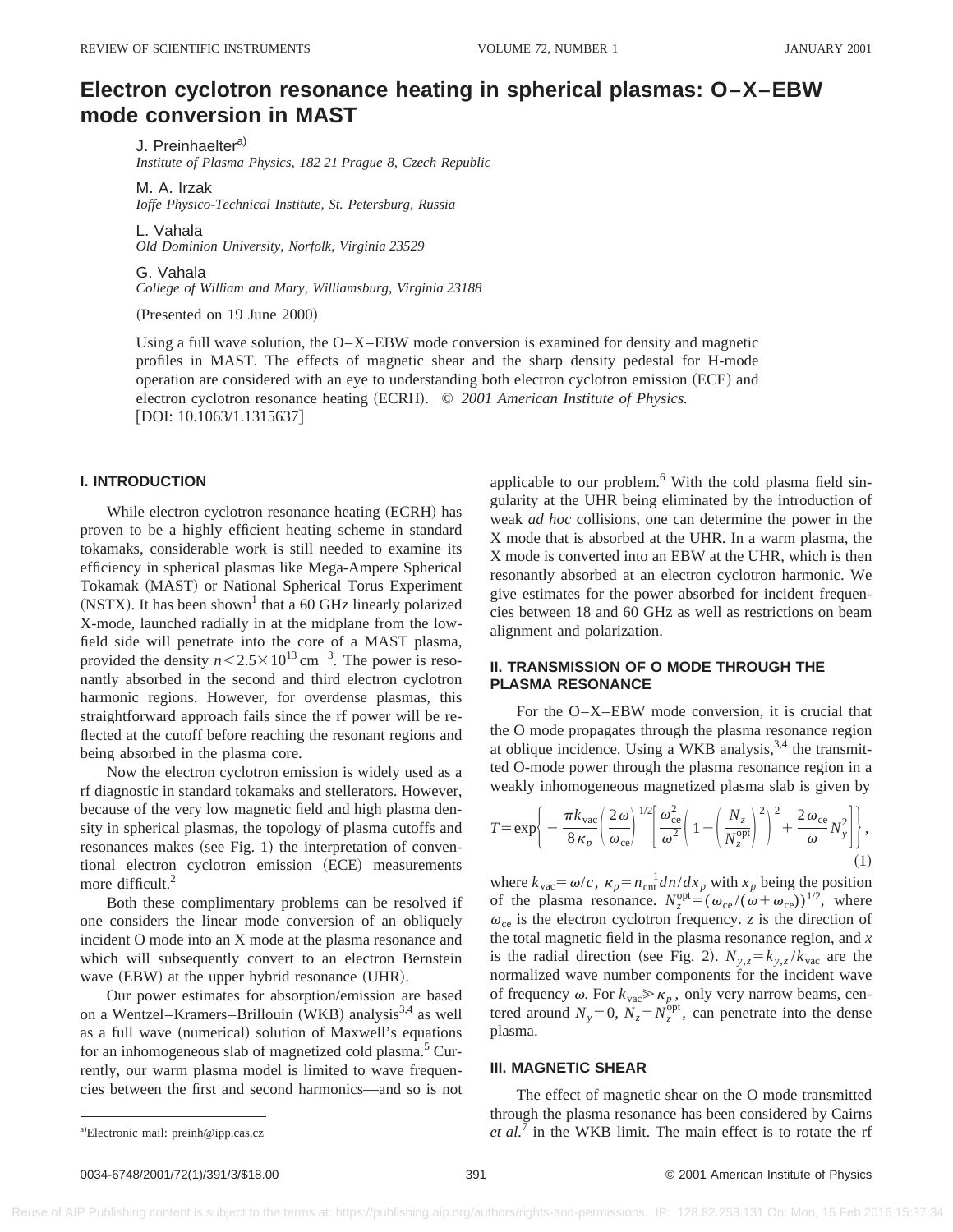

FIG. 1. The parabolic density and magnetic field profiles used in determining the effects of magnetic shear on power absorption in MAST.

power absorption in the  $(N_v, N_z)$  plane through the angle of shear. For spherical plasmas, and consequently in MAST, the effects of shear are very important on the incident angle of the optimal beam. In our full wave slab solution to Maxwell equations, the toroidal and poloidal magnetic fields are assumed to have radial dependence, with  $B_{\text{tor}} \approx 1/x$  and  $B_{\text{pol}}$ being approximated by a cubic polynomial interpolation, Fig. 1 (since only preliminary data from MAST is available). Finite element solutions to the Maxwell equations are sought in the form

$$
E(x, N_y, N_z) = \exp[i(N_y y + N_z x - \omega t)]
$$

with appropriate boundary conditions.<sup>5</sup> The wave incidence geometry is shown in Fig. 2, with  $\alpha$  being the angle of incidence,  $\beta$  the angle between  $E^{\text{inc}}$  and the plane of incidence, and  $\gamma$  the angle between  $B_{\text{tot}}$  and the plane of incidence. Thus,  $N_v = \sin \alpha \sin \gamma$  and  $N_z = \sin \alpha \cos \gamma$ .

In our numerical computations, we consider two model profiles for MAST:  $(a)$  a simple parabolic density profile, Fig. 1, and (b) a narrow flat density profile appropriate for the formation of the H-mode transport barrier, Fig. 3. The plasma surface is located at  $x=130$  cm, with  $B_{\text{pol}}=-3$  kG at the separatrix.



FIG. 2. The geometry of a linearly polarized electromagnetic wave incident onto a plasma.



FIG. 3. The narrow flat density and magnetic field profiles corresponding to the formation of a H-mode transport barrier in MAST.

Before presenting our full wave numerical results for power absorption, we briefly review the WKB slab solution to gain deeper insight into the actual wave propagation in MAST. From Fig. 4, it is clear that the X mode is reflected at the R cutoff while the O mode penetrates through the plasma resonance for optimal launch ( $\alpha=25^{\circ}$ ) since then the evanescent layer between the plasma resonance and the L cutoff disappears. The O mode converts to the fast branch of the X mode which, deeper within the plasma, is the reflected back as the slow branch of the X mode. In the WKB approximation, the only effect of magnetic shear is to change the tilt of the incident wave vector, corresponding to the direction of the total magnetic field in the plasma resonance region.

The full wave solution to the power absorbed at oblique incidence of a linearly polarized wave  $(f=60 \text{ GHz}, B_{\text{pol}}=$  $-3$  kG at the separatrix) is shown in Fig. 5. The magnetic shear (see Fig. 1) simply induces a rotation in the absorption spectrum through an angle  $\Delta \phi(x_p) = 14.6^\circ$  from the  $N_y = 0$ line. As can be seen from Fig. 5, the incident beam must be very well collimated (with an angular deviation  $\leq \pm 2^{\circ}$ ) for wave absorption. (More details on the propagation of the 60



FIG. 4. WKB solution of the cold dispersion equation for optimal launch into a simple parabolic MAST density profile, Fig. 1,  $N_y = 0.11$ ,  $N_z$  $=0.42(\alpha=25^{\circ})$ ,  $f=60$  GHz and weak collisions:  $v/\omega=10^{-4}$ .